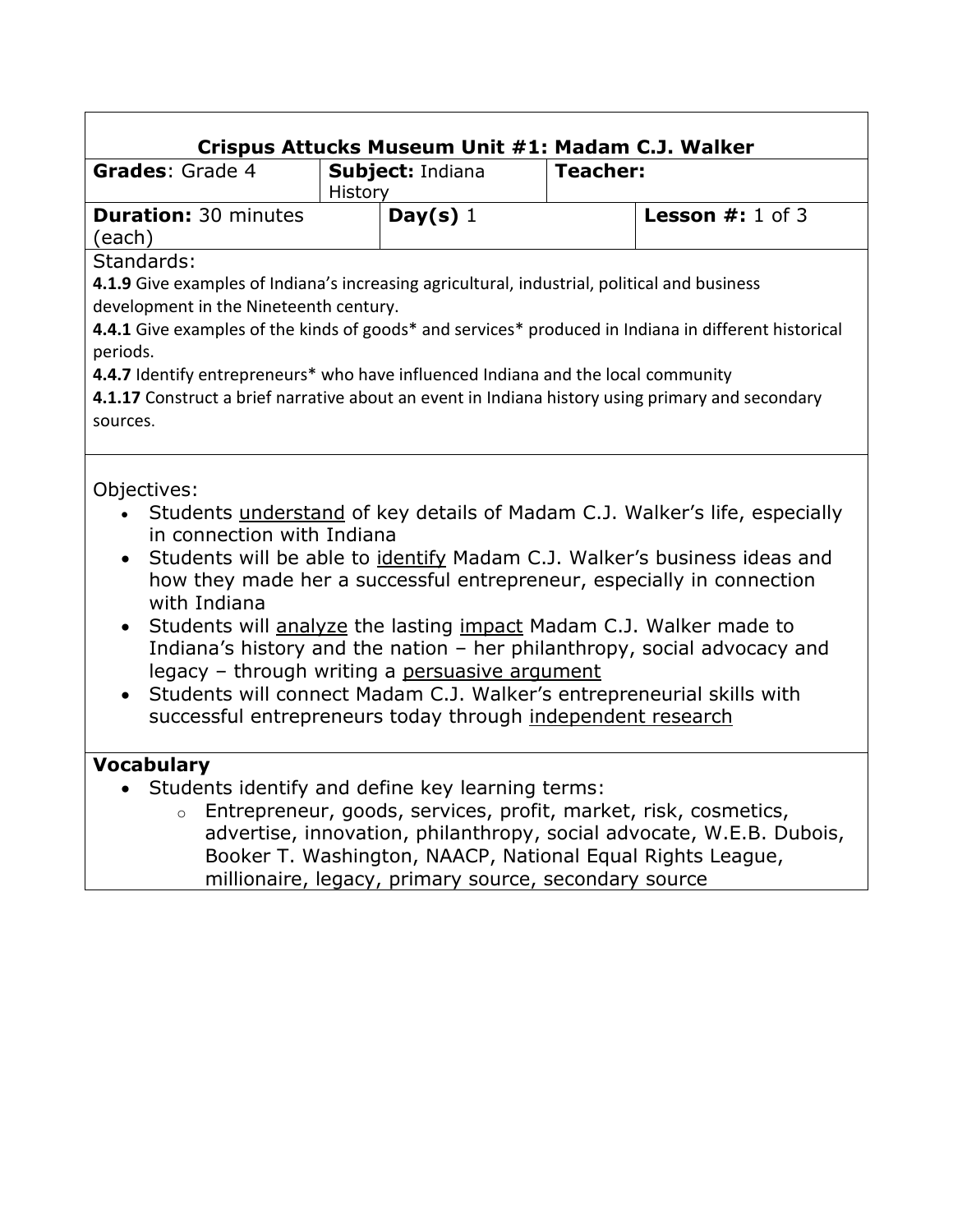### **Types Differentiation/Student Choice/Instructional Level**

- $\checkmark$  Materials and questions are to be checked through teacher facilitated review
- $\checkmark$  Review materials will be directly related to all assessment materials
- $\checkmark$  Student preparation for most assessment pieces are done through student collaborative groups and are appropriately modeled based on various student learning styles (visual, kinesthetic, logical-mathematical, intrapersonal, interpersonal, musical, linguistic)
- $\checkmark$  Materials are differentiated as is deemed appropriate to grade level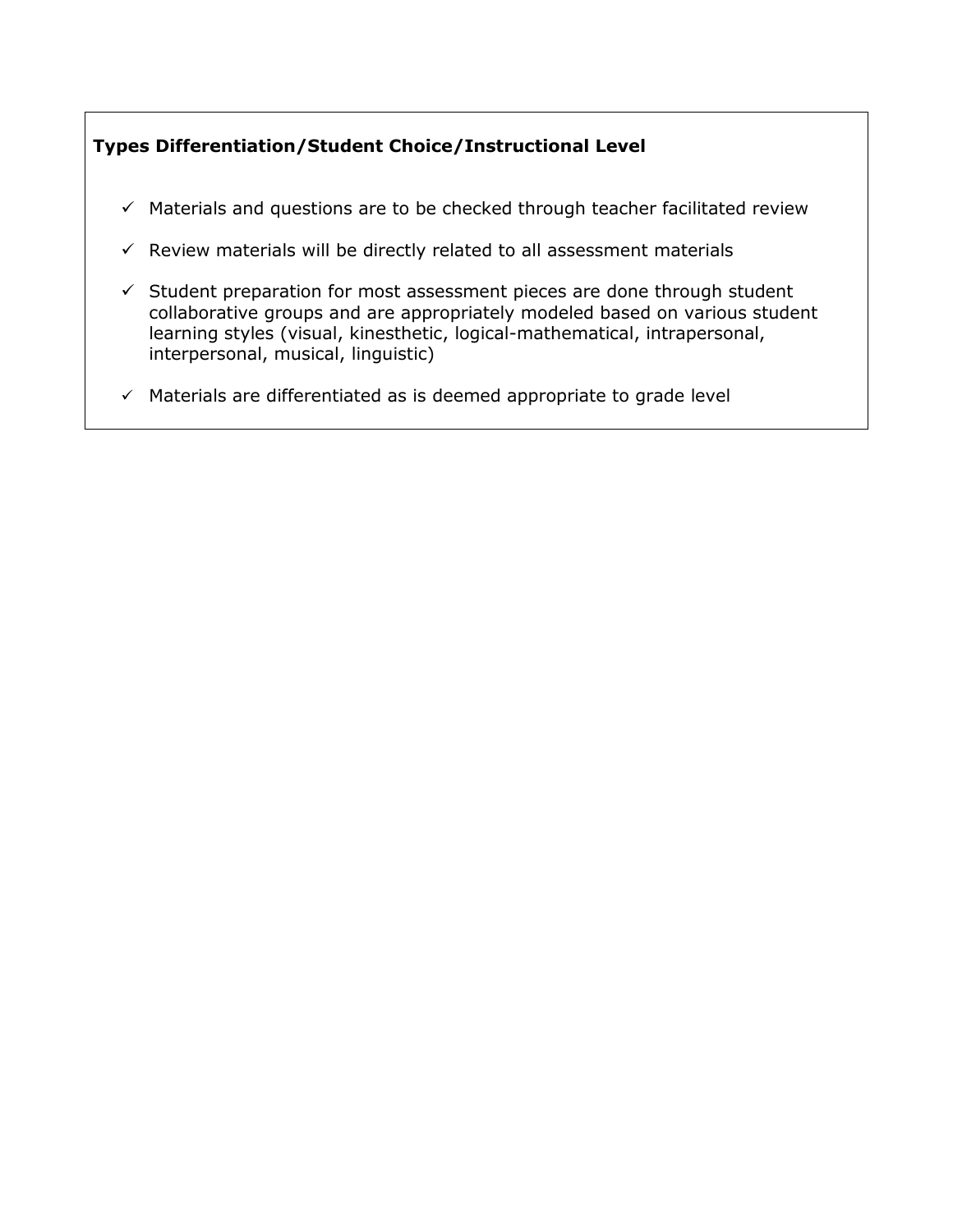#### **Modifications and Adaptations:**

- $\checkmark$  Use positive reinforcements
- $\checkmark$  Use frequent checks for understanding
- $\checkmark$  Use clues and prompts
- $\checkmark$  Display written directions when giving them verbally
- $\checkmark$  Make use of peer tutors
- $\checkmark$  Create vocabulary files
- $\checkmark$  Provide quides in distinct, shorter steps
- $\checkmark$  Modify reading materials to lower reading level as needed
- $\checkmark$  Use manipulatives and visuals to illustrate concepts
- $\checkmark$  Create model examples of assessment outcomes Provide easy-to-use rubrics

#### **Resources:**

Identify instructional materials and technology to be used.

### **Walker Compared to J.C. Penny**

http://www.nps.gov/nr/twhp/wwwlps/lessons/walker/walker.htm

#### **The African Americans**

http://www.pbs.org/wnet/african-americans-many-rivers-to-cross/history/100 amazing-facts/madam-walker-the-first-black-american-woman-to-be-a-selfmade-millionaire/

### **Madam C.J. Walker: The Hair Care Millionaire**

http://www.pbs.org/wgbh/roadshow/fts/kansascity\_201307A06.html **Madam C.J. Walker: How America's First Self-Made Millionaire Built Her Fortune. Time Magazine**.

http://time.com/3641122/sarah-breedlove-walker/

### **Anticipatory Set in Museum (***Prior knowledge, Tie in, Hook***)**

Show two pictures of Madam C.J. Walker's hair products goods and services on video screen:

### **Vocabulary:**

Consumer Advertising Product Goods service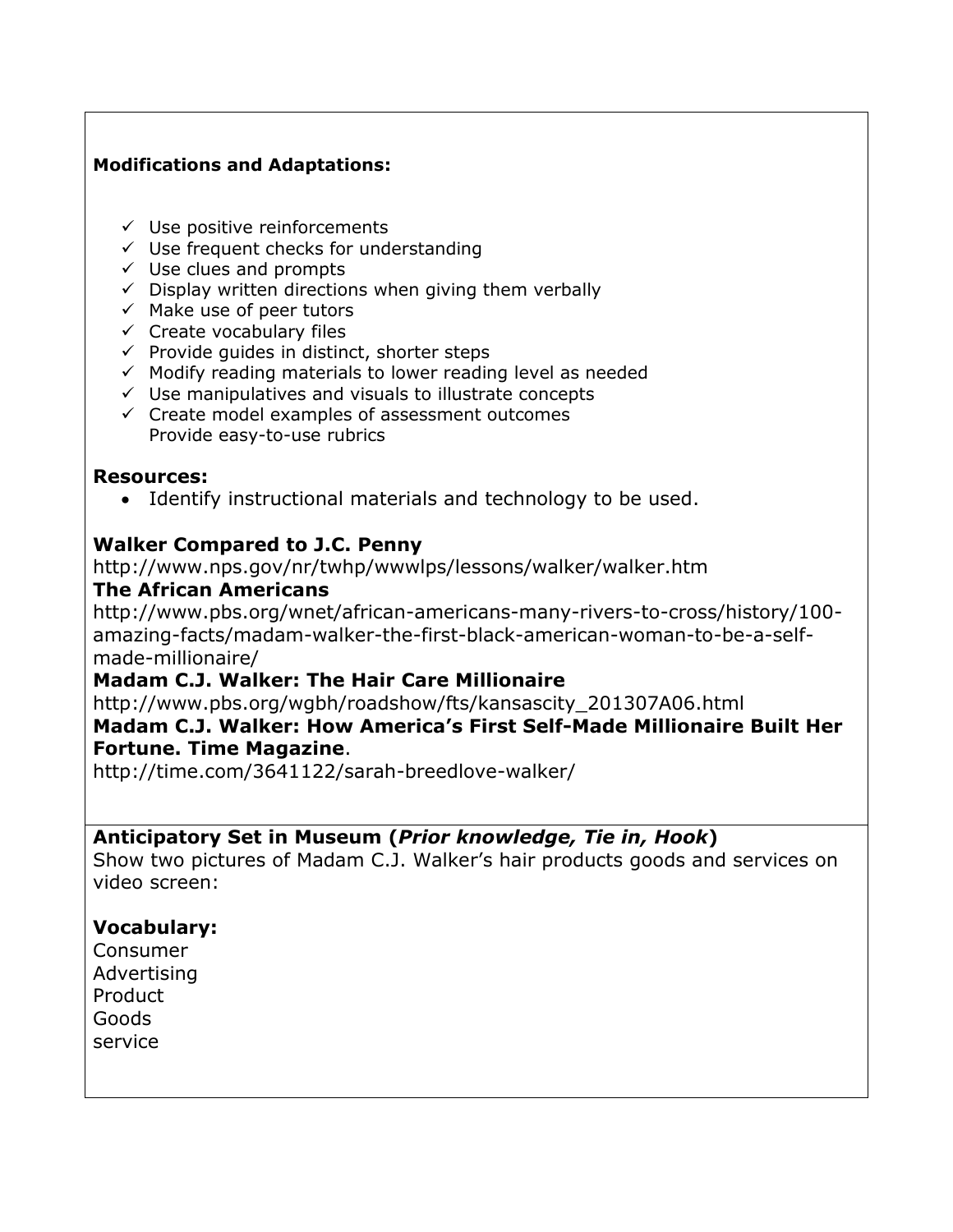### **Essential Question: What is the difference between a good and a service?**

**Anticipatory Set in Museum:**



1)

**Initial Question:** By looking at her photo image, how would you describe Madam C.J. Walker's product? Why did Madam Walker include her image with her advertisement?

**Deeper Connection:** Name three things that might interest consumers in Madam C.J. Walkers hair products based on the package advertising

### **Extension Question:**

What information or idea do you look for on the package of a product? Give an example.

## **Modeled Learning in Museum (***I do it, you watch***)**

Instructional Steps:

1.Students are asked if they can describe a "good." Students are then asked to describe a "service." (Provide concrete examples with example objects or images)

2. The facilitator points out a number of goods on display in the museum activity area at centers (various tables)

3. The facilitator points out that a good is something that you can touch and take home from a store. They have value which is most often indicated by a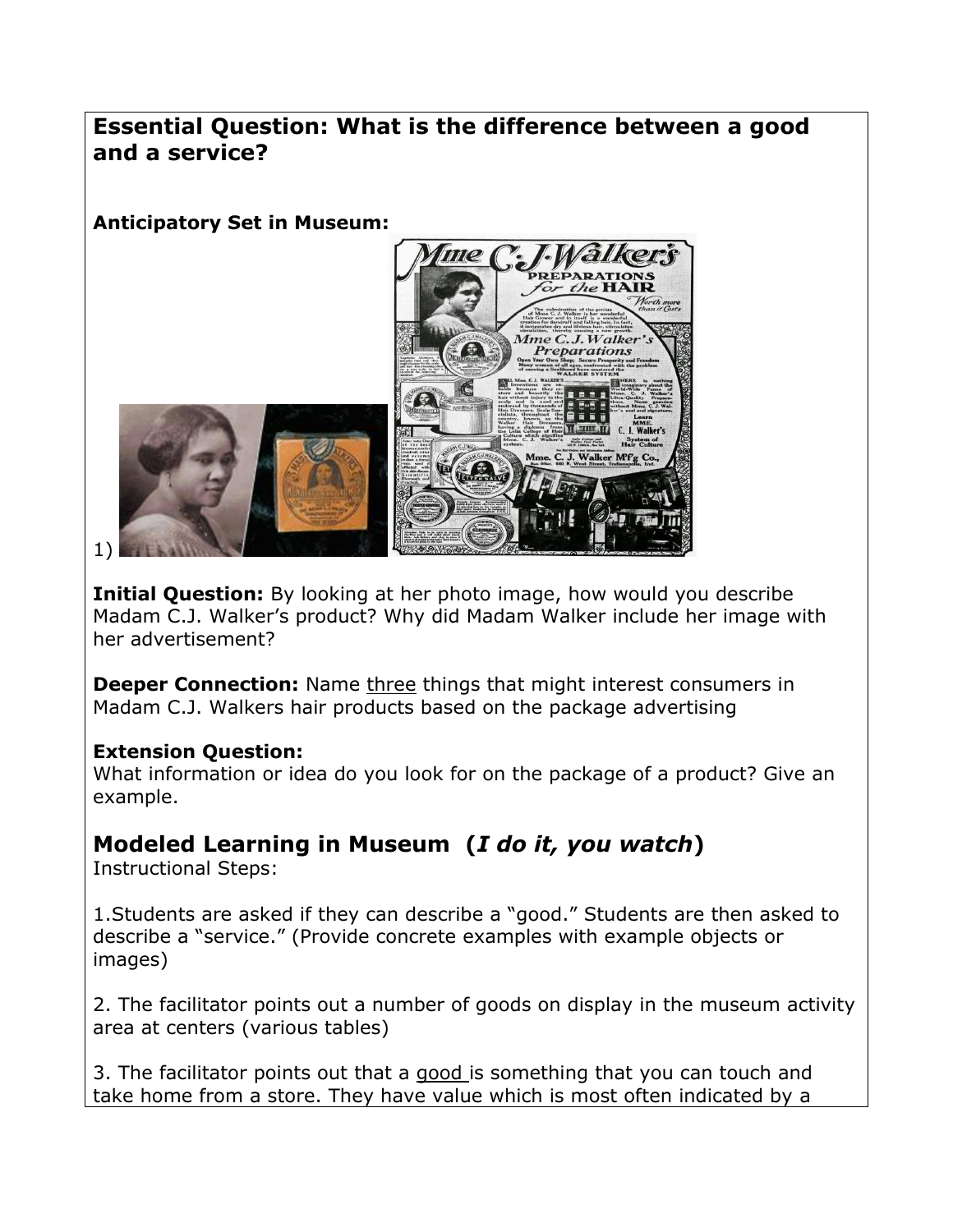price. Whereas a service is something someone can do for you. Its value is also indicated by price. (students will look at these differences more deeply in classroom lesson)

### **Shared Learning in Museum (***We do it together***)**

Instructional Steps:

1. Ask students to take the collection of goods at each center and place them on paper numbered 1 through 5. The good placed on the 1 has the highest value (to the students) and goods placed on descending numbers have less value

2. Students share out their results and explain why – ask students to assign prices to these items and support their prices based on the value of the product.

3. This is a good point for the teacher to emphasize how entrepreneurs find ideas for goods that the market demands and consumers value

**Independent Learning in the Museum (You do it on your own)** Instructional Steps:

The facilitator repeats the essential question: What is the difference between a good and service? How did

1. In a paragraph, write down the important differences between a good and a service. Remind students to connect how price reflects the value of a good or service.

| <b>Duration:</b> 30 minutes (each) $\vert$ <b>Day(s)</b> 1 | <b>Lesson <math>#: 2</math> of</b> |
|------------------------------------------------------------|------------------------------------|

### **Anticipatory Set in Classroom (***Prior knowledge, Tie in, Hook***)**

Show two pictures of Madam C.J. Walker's hair products goods and services on video screen:

### **Essential Question: How can an entrepreneur be successful?**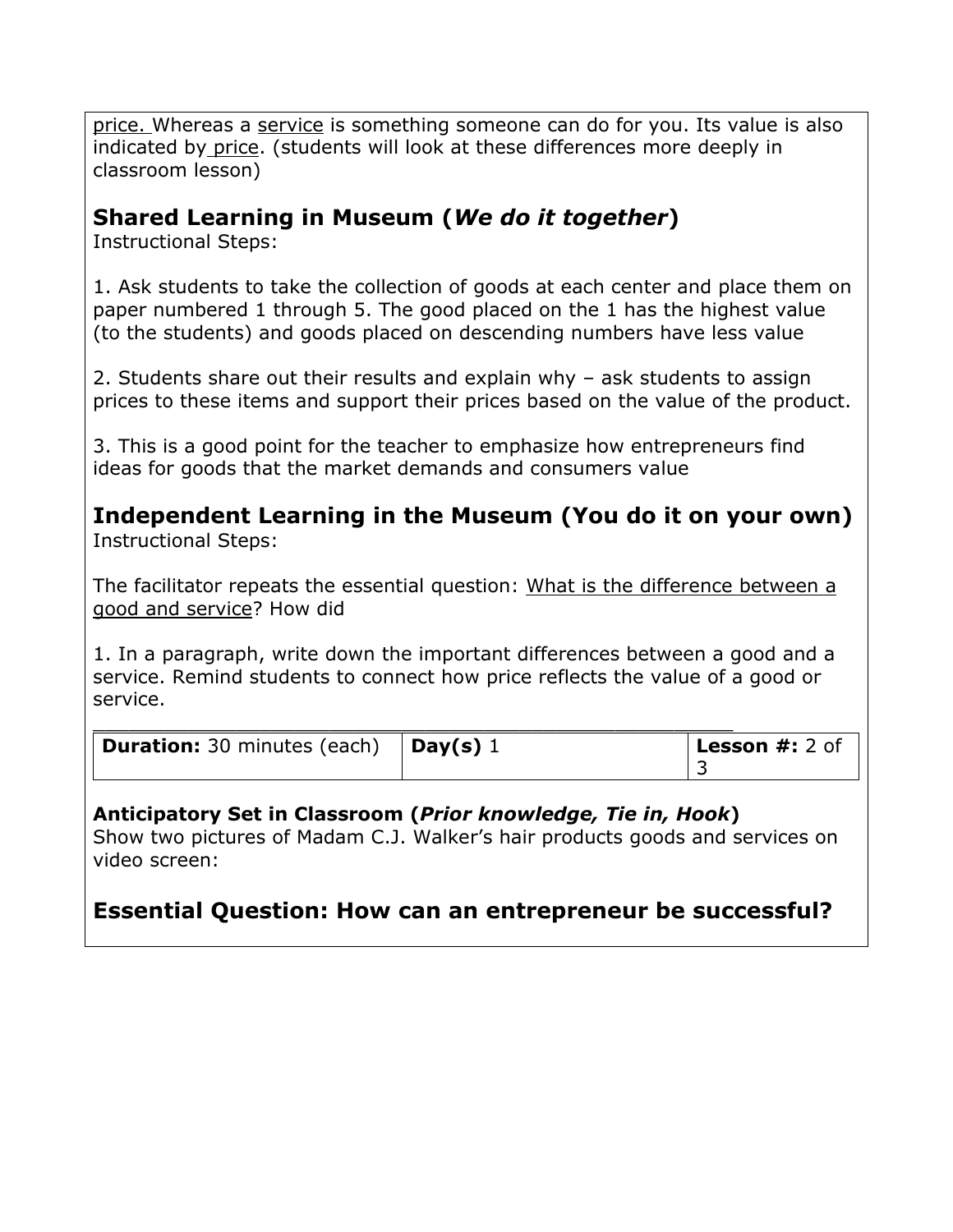

**Initial Question:** Why would Madam C.J. Walker create a "text book" or "college" for beauty?

**Deeper Connection:** Which of the products above may be best described as a "good" and which is best described as a "service"

- Reiterate the difference between good and service
- Explore descriptors that match each visual example to the category or good or service (use a t-chart to organize these descriptors with 'text book' one side and 'beauty college' on the other side
- Have students place each product in the correct category and explain why using evidence from T-chart.

Extension Question: How did Madam Walker use her knowledge of good and services to create products that consumers wanted to use?

**Modeled Learning in Classroom (***We do it together***)**

Instructional Steps:

1. View short video that describes what an entrepreneur does for review:

http://www.econedlink.org/interactives/index.php?iid=212

2. What do these words mean in a context of video? Review the meaning by letting students create their own definition from context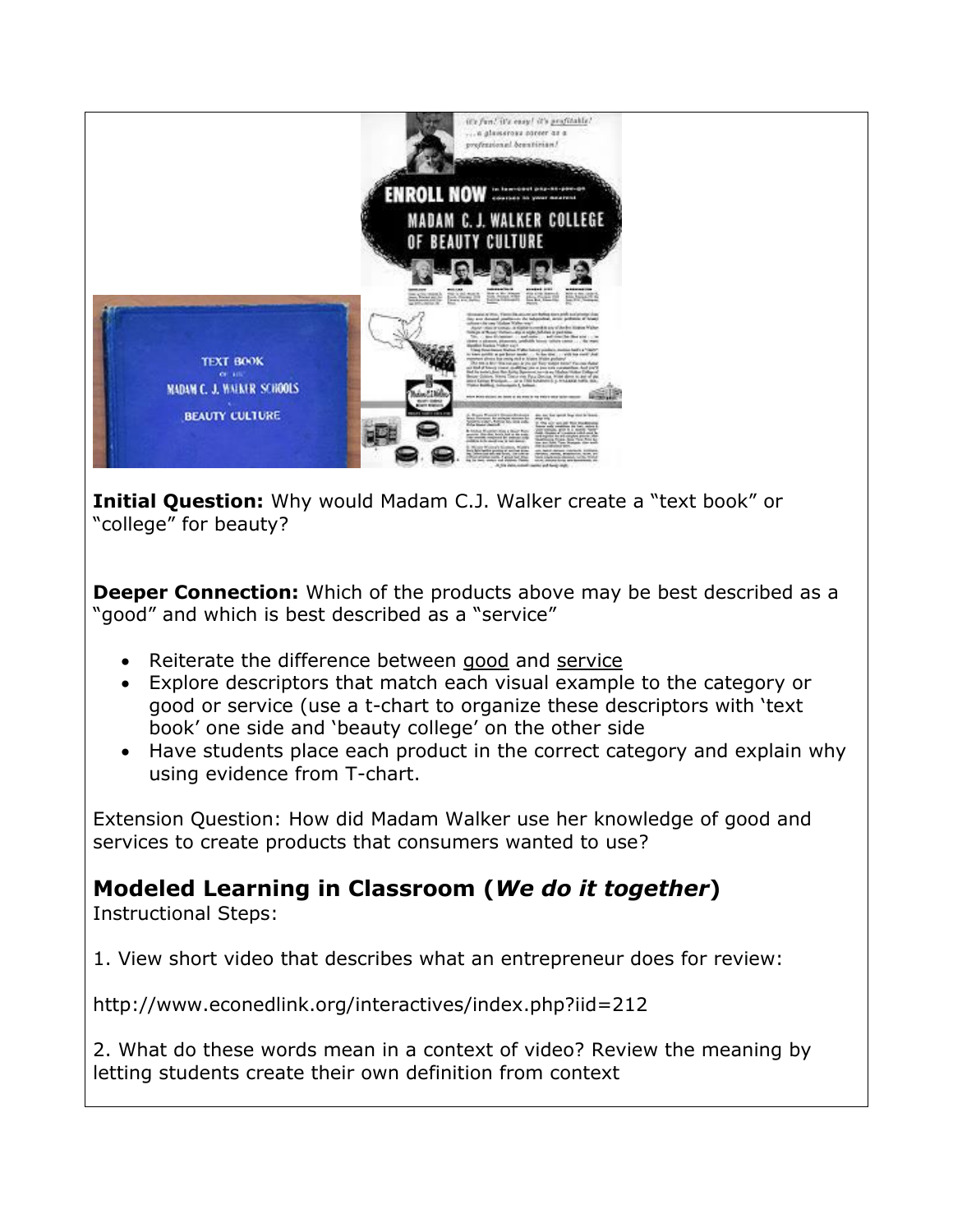- Entrepreneur
- Profit
- Market(ing)
- $\bullet$  Risk
- Innovation
- Inland
- Hair culturist
- Hair products

2. Create a frayer word model or word concept web of **entrepreneur** (Note to teacher: *Depending on the style of diagram, leave some portions blank so students can complete it during shared learning*)

#### Find vocabulary diagrams here: **http://www.readingquest.org/**

3. It may be a good idea to add these diagrams to a word wall with the essential question (Note to teacher: *refer to the word wall during guided learning and independent work below*)

## **Shared Learning in the Classroom (***You do it, I watch***)**

## **Guided Reading**

**Pre-reading Question:** What steps did Madam C.J. Walker take to become a successful entrepreneur?

1. Madam CJ Walker – The Entrepreneur **–** guides students through reading by chunking the reading selection below and asking student pairs to read and annotate important information and terms that help students understand how Madam C.J. Walker was a successful entrepreneur.

2. Focus of reading (pre-reading question) should be projected on screen or written on board. Teacher should also key vocabulary as well.

3. Teacher should consider adapting reading to different reading levels. Shortening sentence length, simplifying vocabulary and shortening overall length of the passage can help.

Find reading notes diagrams here: **http://www.readingquest.org/**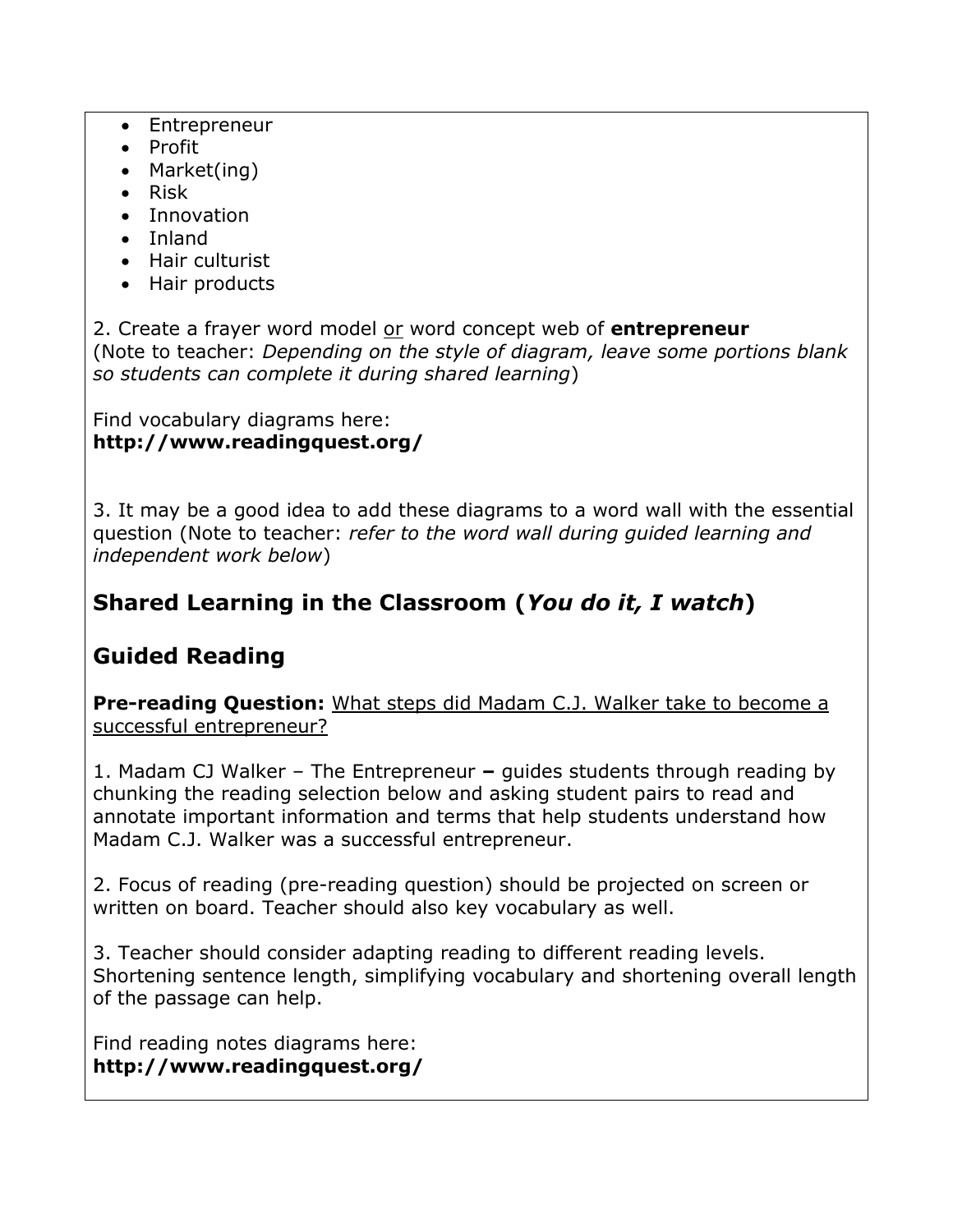#### **Document Set 1 (paired reading)**

Sarah Breedlove was an entrepreneur who built her empire by developing and selling hair products for black women. During the 1890s, she began to suffer from a scalp ailment that caused her to lose most of her hair. She experimented with many homemade remedies and store-bought products, including those made by Annie Malone, another black woman entrepreneur. In 1905 Sarah moved to Denver as a sales agent for Malone, then married her third husband, Charles Joseph Walker, a St. Louis newspaperman. After changing her name to "Madam" C. J. Walker, she founded her own business and began selling 'Madam Walker's Wonderful Hair Grower,' a scalp conditioning and healing formula, which she claimed had been revealed to her in a dream.

To promote her products, the new "Madam C.J. Walker" traveled for a year and a half throughout the South and Southeast, selling her products door to door, demonstrating her scalp treatments in churches and lodges, and creating sales and marketing strategies. In 1908, she temporarily moved her office to Pittsburgh where she opened Lelia College to train Walker "hair culturists."

Madam Walker visited Indianapolis in 1910, then the nation's largest inland manufacturing center. She liked the city so much she decided to make it her national headquarters of her business. The city had eight major railway lines for shipping and was home to a big African-American community. She built a factory there that employed local African-American men and women. She also opened hair and manicure salons and another training school. Less than a year after her arrival, Walker grabbed national headlines in the black press when she contributed \$1,000 to the building fund of the "colored" YMCA in Indianapolis.



She was an inspiration to many black women. At the time of her death she was considered to be the wealthiest African-American woman in America and known to be the first African-American woman millionaire. Her daughter, Lelia, followed her as president of the C. J. Walker Manufacturing Company.

**Image A:** Map of the city of Indianapolis at time of Madam Walker's life **Photo A:** Madam CJ Walkers product factory in Indianapolis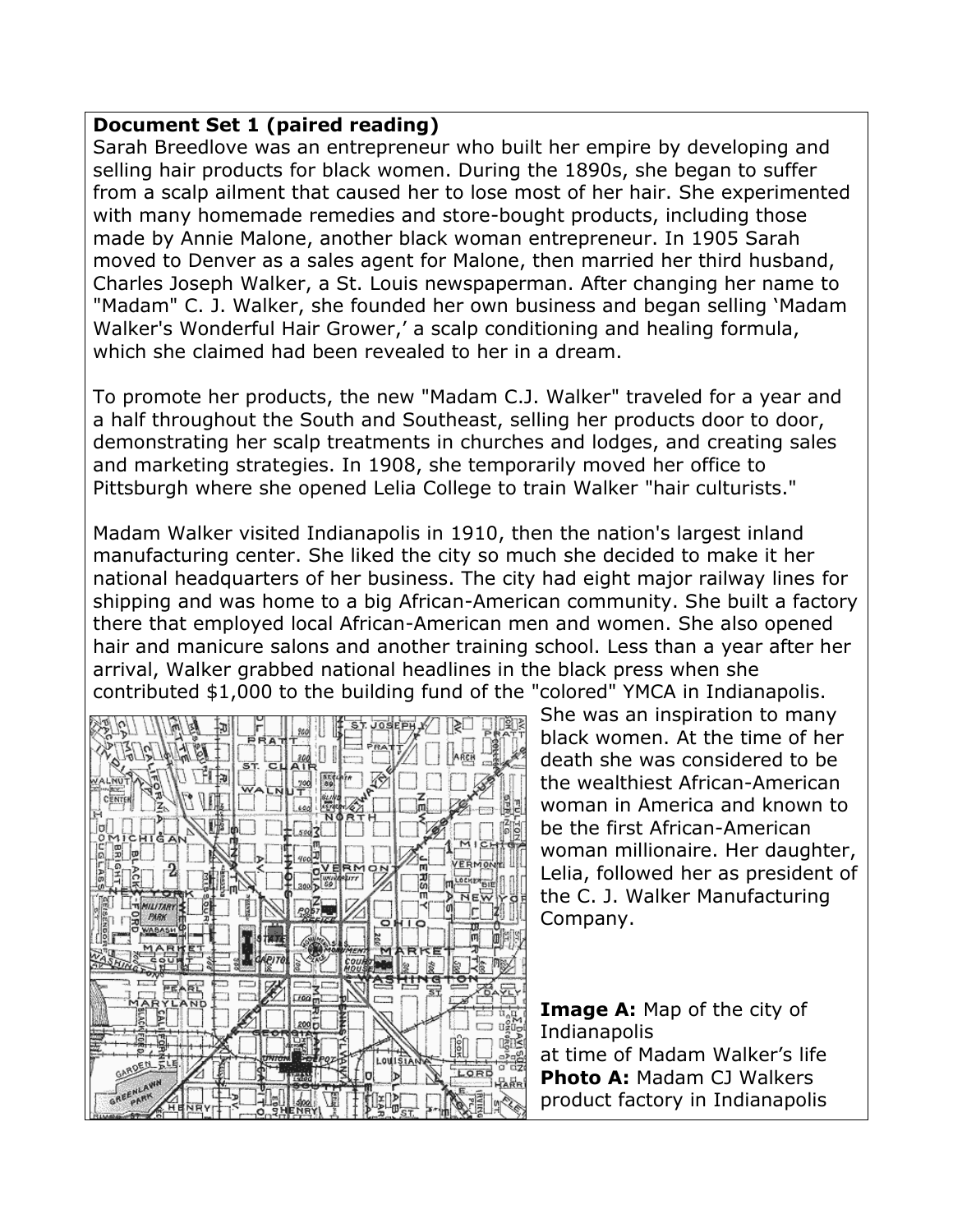

### **Comprehension Questions**

**1.** Why did Sarah Breedlove change her name to 'Madam C.J. Walker'?

*Answers may very: got married, wanted to promote product with exotic name, etc.*

2. How did Madam Walker use the skills of an entrepreneur and 'invent' a new product?

*She innovated identifying a problem (scalp ailment), developing a solution (her products) and then creating new ways to sell (demonstration and developing "hair culturists")the solution to consumers*

**2.** What characteristics did Indianapolis have that made it a good 'market' for Madam Walker's business? (see reading and map)

*It was the manufacturing capital of the U.S. with many railroad lines going to other markets around the nation.*

**3.** Locate and circle where Indiana Avenue and West Street meet (West runs next to Military Park). This area was the center of Indianapolis's African-American community at the time. It was lined with cafes, offices, and other thriving businesses. Why did Madam Walker plan to build her headquarters in this community?

*The African-American community was growing in Indianapolis. It was a good source for workers and potential consumers for her beauty products.*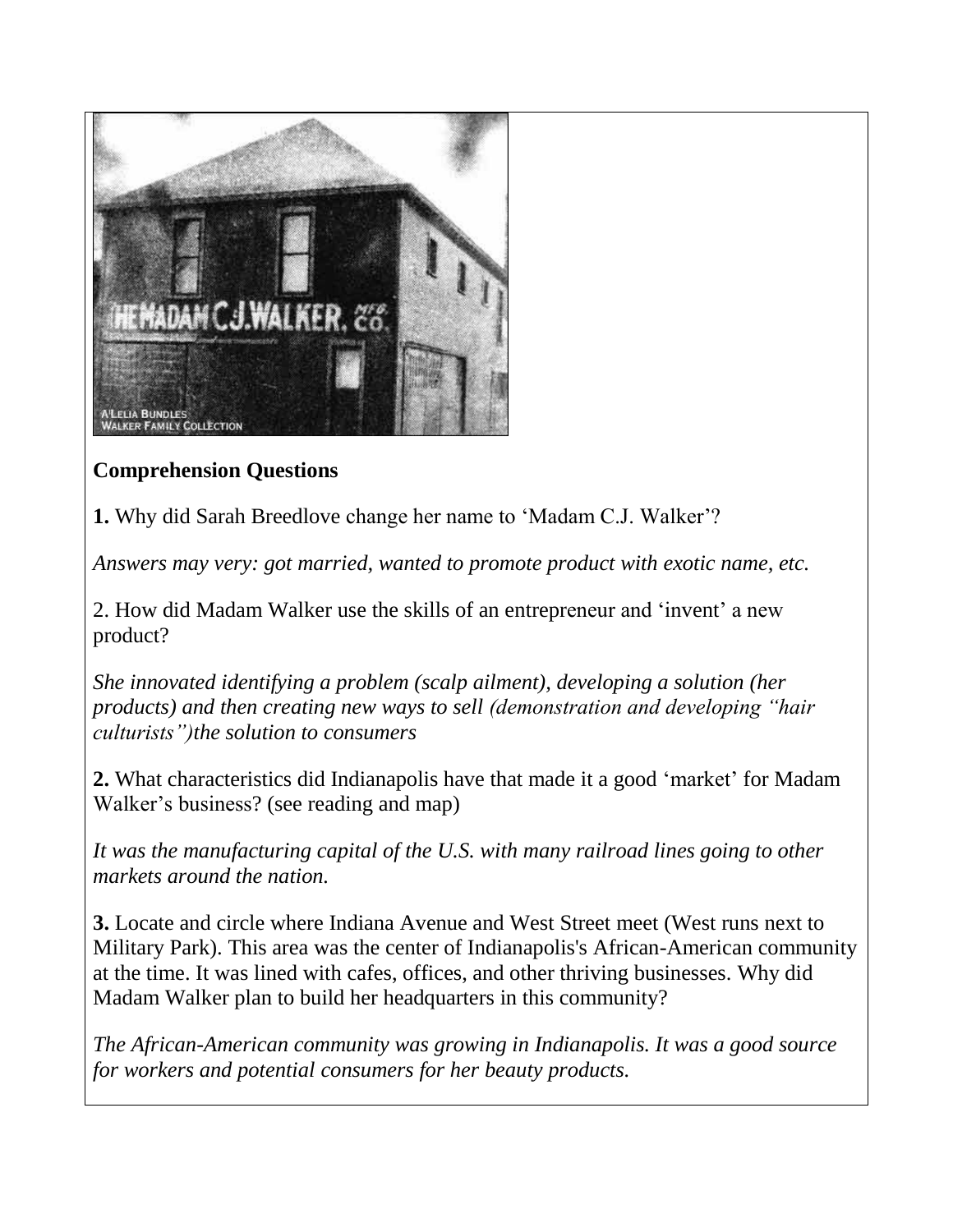**4.** What risks did Madam Walker take as she created her business?

*Madam Walker was a big risk taker. However, she took "calculated" risks. She invented her own product (risk 1), but she knew there was a strong demand for that kind of product. She created a door-to-door sells system (risk 2), but she knew people were more apt to buy something that was demonstrated to them. She moved her business to Indianapolis (risk 3), but she knew it was perfect for manufacturing, shipping and had many potential students-sales people and consumers for her product.*

5. Why was Madam Walker's \$1,000.00 contribution to the YMCA important?

*It is very helpful to the community. It also gave Madam Walker more respect in the community as an independent female African-American entrepreneur.* 

## **Guided Learning in the Classroom (***You do it, I watch***)**

### **You Be the Entrepreneur! – Brainstorm your own business with partners**

Instructional Steps:

1**.** Ask students think of a good or service that they would like to sell to consumers

2. Create a brief description/illustration of the good or service you are planning to sell

3. Decide how you will convince others to want to buy your good or service

4. Identify the risks you may taking in starting your business (*use the reasoning construction from comprehension question #4 above to help students argue why they can "manage" the risk of their business*)

5. Estimate how much profit you will make in the first year of business (*make students aware that many businesses are not profitable in their first year of business because of start-up costs*)

### **Assessment:**

Students should present their ideas in format that encourages them to share, compare their ideas and get feedback they understand (rubric is suggested).

- Entrepreneur Fair
- Simulated "Shark Tank" episode
- Create a role for a bank loan officer and allow entrepreneur groups to pitch their idea for their business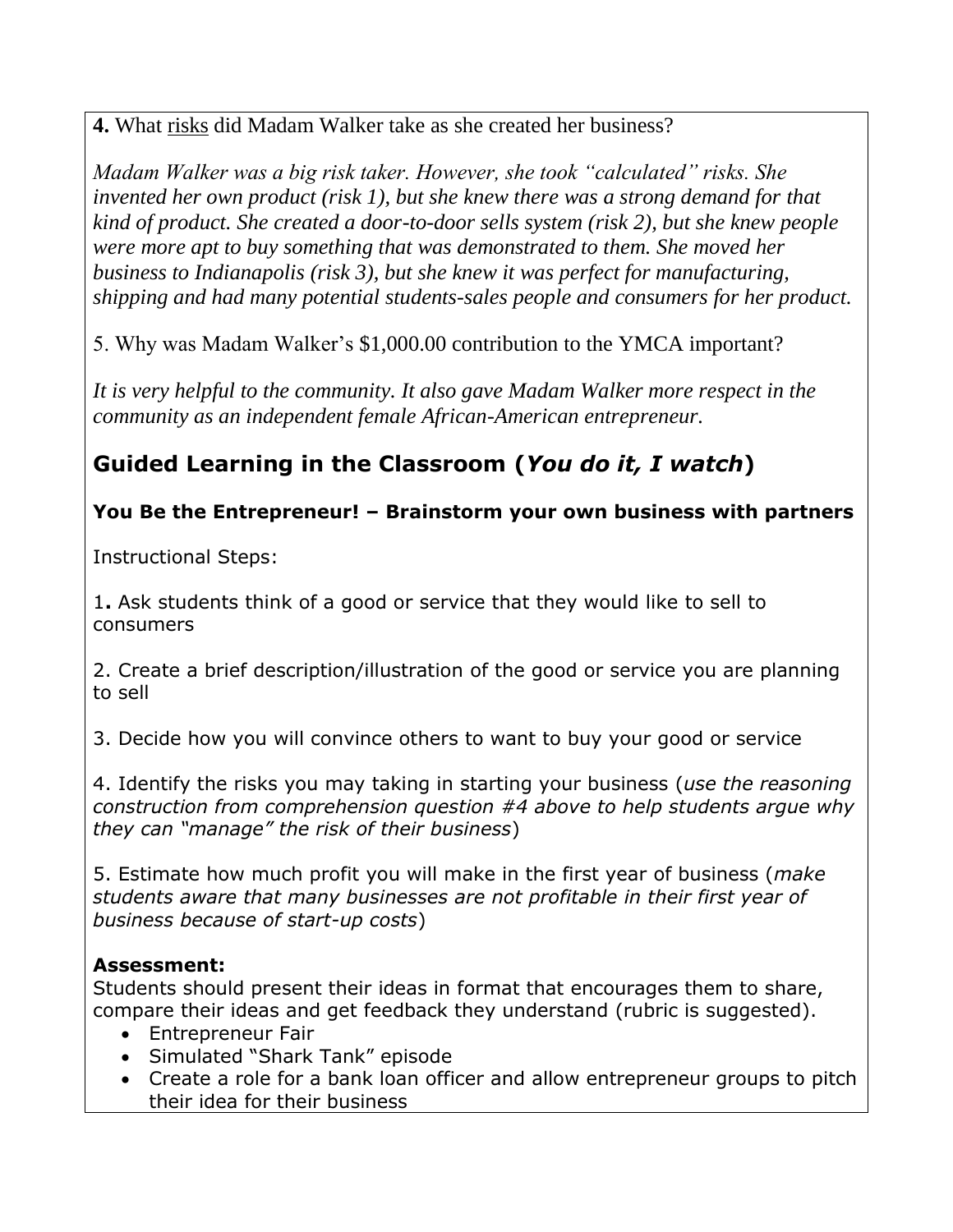## **Independent Learning in the Classroom (You do it on your own)**

Instructional Steps:

1. Students will write from their own perspective to the essential question below.

### **Essential Question: How can an entrepreneur be successful?**

Suggestion: Ask students write a one-paragraph response to this essential question and use information they have learned from Madam C.J. Walker's life and guided learning activity to support their reasons**.**

| <b>Duration:</b> 30 minutes (each) $\vert$ <b>Day(s)</b> 1 | <b>Lesson #:</b> 3 of |
|------------------------------------------------------------|-----------------------|
|                                                            |                       |

### **Anticipatory Set in Classroom (***Prior knowledge, Tie in, Hook***)**

Vocabulary:

- Philanthropy (philanthropist)
- Cultural center
- Performing arts
- Rent
- Historical site
- millionaire

### **Essential Question: How can entrepreneurs make a community better through philanthropy?**

Anticipatory Set: What has Oprah Winfrey done to help her community?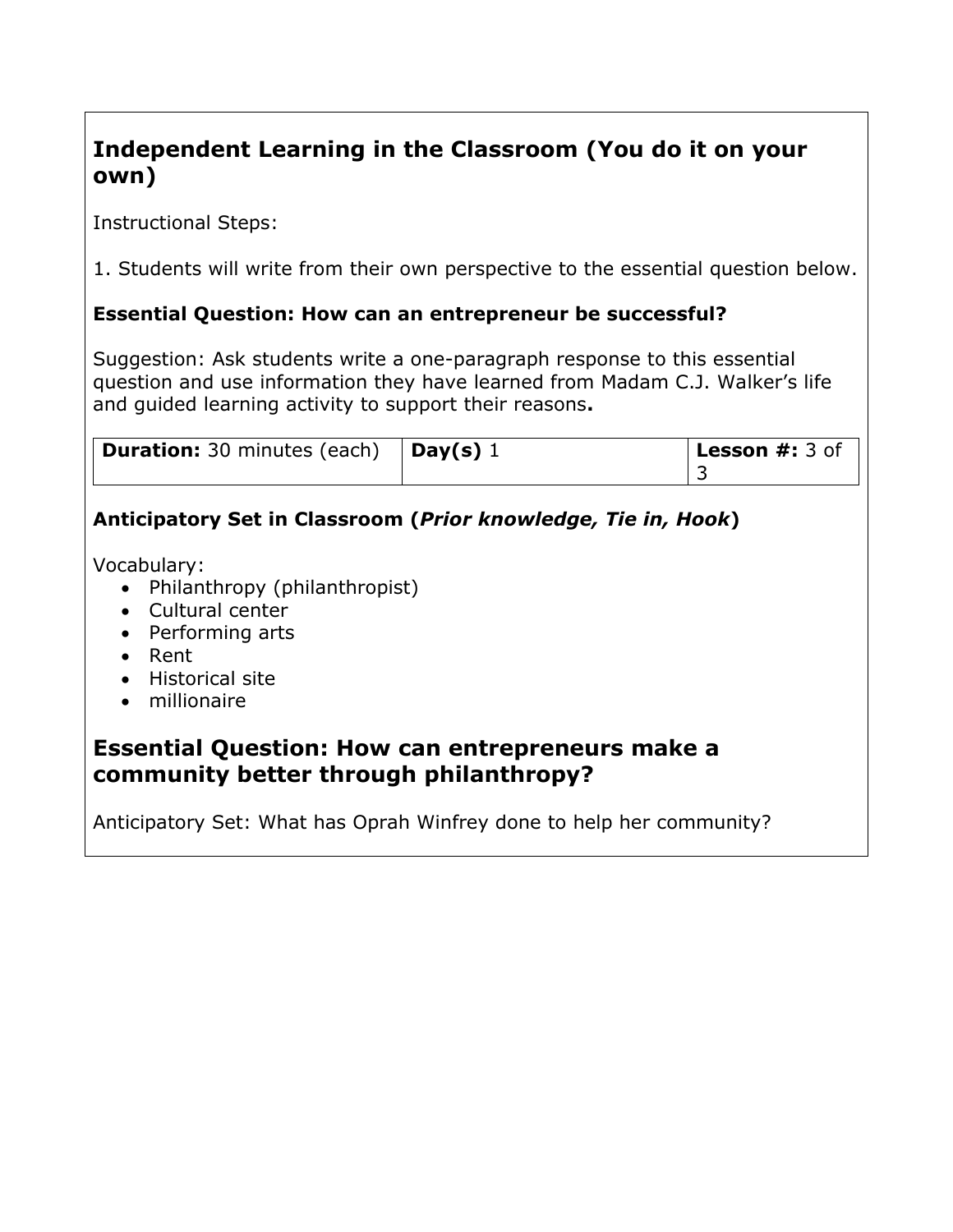

Make a list a list with partner  $-2$  minutes

*(Explain that some successful entrepreneurs give back to the community which supported them by giving money toward important causes or improvements. Make sure students understand that philanthropy should benefit a community and not necessarily the entrepreneur.)*

Extension questions:

What other famous people have given back to their community? Make a list.

How can we decide who makes the most important contributions?

## **Modeled Learning in the Classroom (***I do it, you watch***)**

### **Clarifying Vacabulary**

**Initial Question:** What is philanthropy? What is not philanthropy?

1. Add philanthropy to a word wall and/or define it in a frayer word diagram

2. Point out that philanthropy does not involve profit. Rather it's a gesture of appreciation and community building. Entrepreneurs, however, do gain support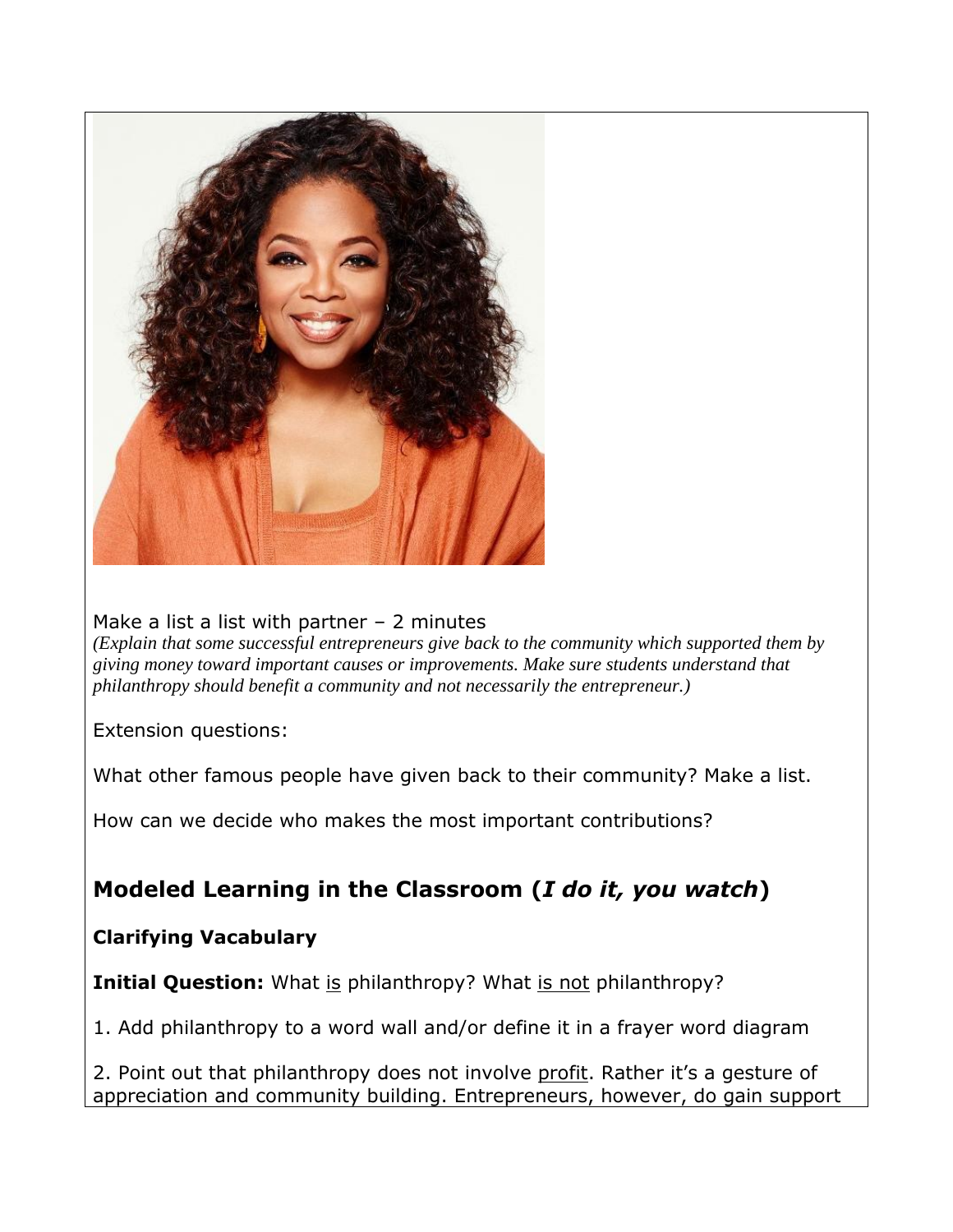from these acts that can help their business in the long term!

## **Shared Learning in the Classroom (***You do it, I watch***)**

**Pre-read (guiding) Question**: Do you think Madam Walker was a good philanthropist? Why?

## **Document Set 2**

Instructional steps:

Photo B: Madam C.J. Walker's Walker Theatre, Indiana Avenue, Indianapolis.

1. Teacher reads the following text describing the legacy of Madam C.J. Walker in Indianapolis.

2. Focus of reading should be written in a journal or reading notes sheet. Teacher should also highlight key vocabulary as well, asking students to use prereading skills and context clues as they read.

3. While reading, student is collecting information explaining why Madam Walker was a good philanthropist.



This building was planned by Madam Walker but built by her daughter after her mother's death. Originally, this building was not only the "Madam C. J. Walker Manufacturing Company", the building also had the Walker Theater, Walker Drug Store, Walker Casino, Walker Beauty Shop, a ballroom, and a coffee shop. African-American doctors, lawyers, and other business owners who

could not find space to rent could place their offices here. The building served as a center for the African-American community. It was restored in the late 1980s. Although the Walker Manufacturing Company is no longer located here, it is now preserved as a national historical site and performing arts center.

# **Guided Learning in Classroom** *(You do it, I watch)*

In groups think through and provide answer for the following post-reading questions connected to the above reading (these may also be done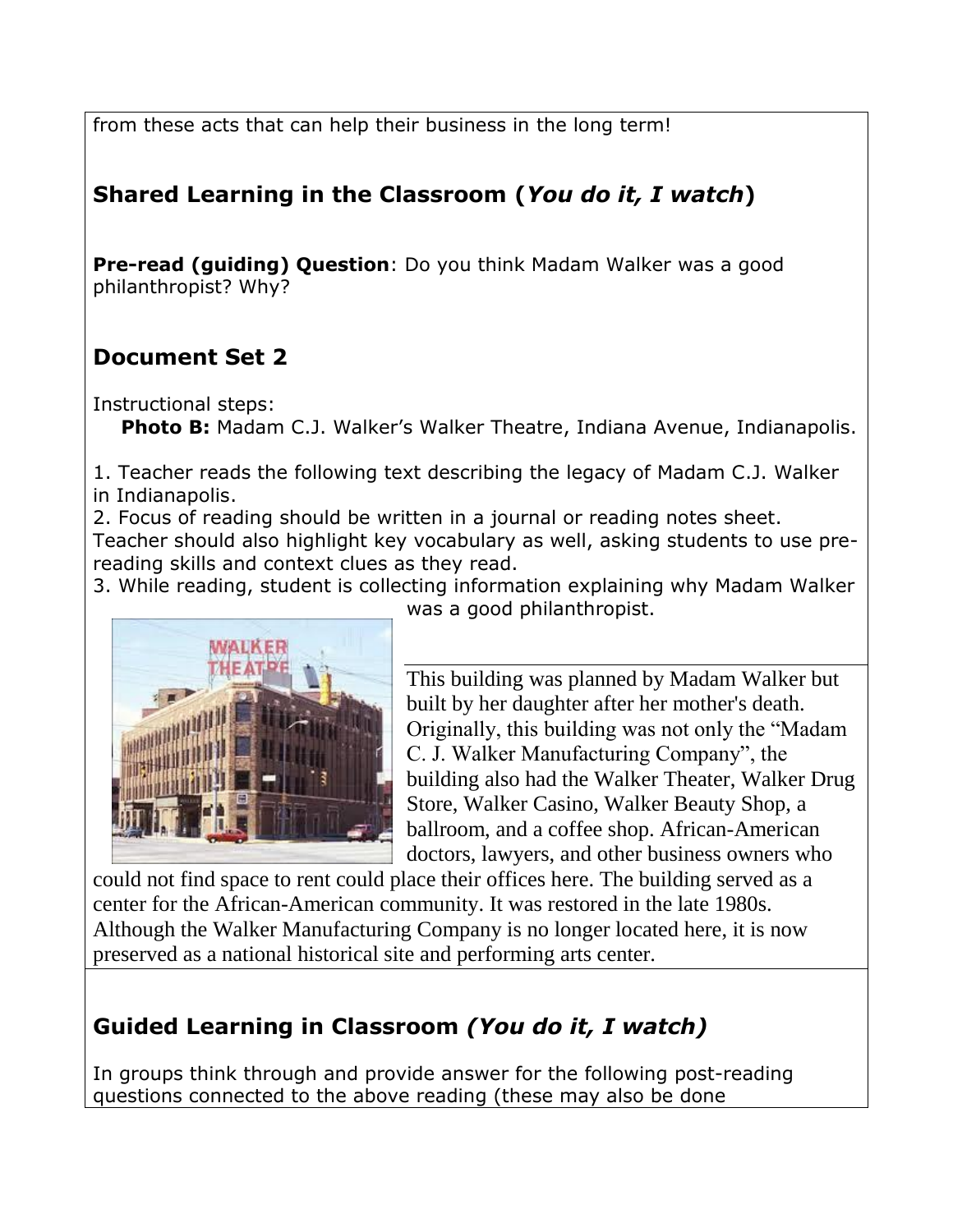independently if they are completed outside of the guided reading stations):

### **Post-Reading Questions:**

**1.** How would you describe this building? How is this building different from Madam Walker's factory (see photo A)

*Madam Walker's factory served the purpose of making beauty products for her company so she could earn a profit. The "Madam Walker Theatre" and its surrounding property was built to creating cultural and business opportunities for a community which was segregated and not allowed full access to resources.*

**2.** Did the building, based on its description, help the community it was located near? How?

*It did. The building offered many services and uses. Plus the building rented space to new entrepreneurs in the neighborhood. This was important, because they often were denied rental space in other parts of the city.*

**3.** Why is it important to preserve this building as a national historical site?

*It's a great example of Madam C.J. Walker's legacy of philanthropy. Her contribution really helped start a cultural movement in Indianapolis in the years afterward*

### **Independent Learning in the Classroom (You do it on your own)**

**Deeper Connection:** Find connections in the news or in your community of some type of philanthropy:

- It can be a fundraiser at a school, church or big event where money is donated
- I could be a building with the name of someone that helped build it with philanthropy
- Have students think back to the previous lesson on Madam C.J. Walker and see if they can remember her philanthropy to the Y.M.C.A. Did that help the community? How? Did that help Madam Walker? How?

1. With these points in mind, ask students to think about someone today that is a 'philanthropist'

2. Ask the student to create a presentation on that entrepreneur – allow